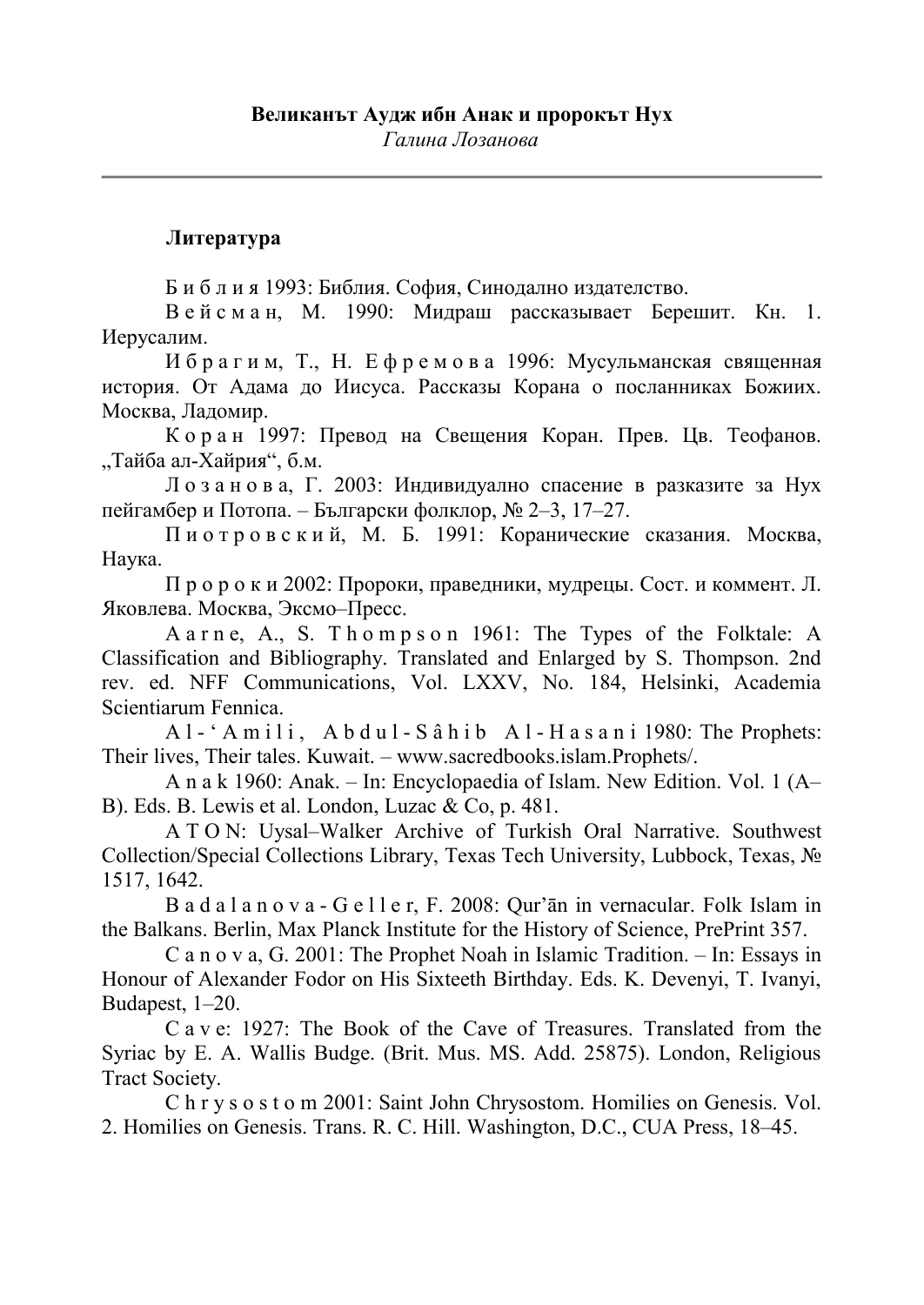D ä h n h a r d t, O. 1907: Natursagen: Eine Sammlung naturdeutender Sagen, Märchen, Fabeln und Legenden. Bd. 1. Sagen zum alten Testament. Leipzig und Berlin.

I E n o c h 1913: The First Book of Enoch [The Ethiopic Apocalypse of Enoch]. – In: The Old Testament Pseudepigrapha. Ed. R. H. Charles. Vol. 1. Oxford, Clarendon Press.

F a i t h, Ph.: The Nephilim. –

http://www.riseofthefallen.com/htm/nephilim.htm.

G i n z b e r g, L. 1909: The Legends of the Jews. Vol. 1. Bible Times and Characters from the Creation to Jacob. Translated from the German Manuscript by Henrietta Szold. Philadelphia, the Jewish Publication Society of America.

G r a v e s, R., R. P a t a i 2005: Hebrew Myths: The Book of Genesis. [New York, Doubleday, 1964] Manchester, the Jewish Publication Society of America.

H a n a u e r, J. E. 1907: Folk-Lore of the Holy Land: Moslem, Christian and Jewish. London, Duckworth & Co.

H a r r i s, R. L. et al. 1980: Theological Wordbook of the Old Testament. Chicago, Moody Press.

He b r a i c 1901: Hebraic Literature. Translations from the Talmud, Midrashim and Kabbala. Washington, London, M. W. Dunne.

H e l l e r, B. [S. M. Wasserstrom] 2000: 'Udj ('Adj b. 'Anak). – In: Encyclopaedia of Islam, New Edition. Vol. 10 (T–U). Eds. Pj. Bearman et al. Leiden, Brill, 777–778.

H e n d e l, R. S. 1987: Of Demigods and the Deluge: Toward an Interpretation of Genesis 6: 1–4. – Journal of Biblical Literature 106, № 1, March, 13–26.

H o m i l i e s 1995: The Clementine Homilies, 8: 13. – In: The Ante-Nicene Fathers, Rev. Alexander Roberts et al., eds. Vol. 8. Grand Rapids, Michigan, Wm. B Eerdmans Publishing Company, 272–273.

http://ancienthistory.about.com/library/bl/bl\_text\_jewslegends1e.htm http://bookz.ru/authors/veisman-r.html

http://www.fullbooks.com/The-Antiquities-of-the-Jews26.html

J u b i l e e s 1917: The Book of Jubilees, or the Little Genesis. Translated from the Ethiopic Text by R. H. Charles. London, Society for Promoting Christian Knowledge, New York, Macmillan Co.

J o s e p h u s: Joseph Flavius. The Antiquities of the Jews. Vol. 1.

J u n g, L. 1926: Fallen Angels in Jewish, Christian and Mohammedan Literature. Philadelphie.

K e b r a 1932: The Queen of Sheba and Her Only Son Menyelek (I) being The "Book of the Glory of Kings" (Kebra Nagast). Transl. by E. A. Wallis Budge. London, Humphrey Milford, Oxford University Press.

N o a h, M. M. 1887: [Sefer ha-Yashar], or, The book of Jasher: referred to in Joshua and Second Samuel. Salt Lake City, J. H. Parry & Company.